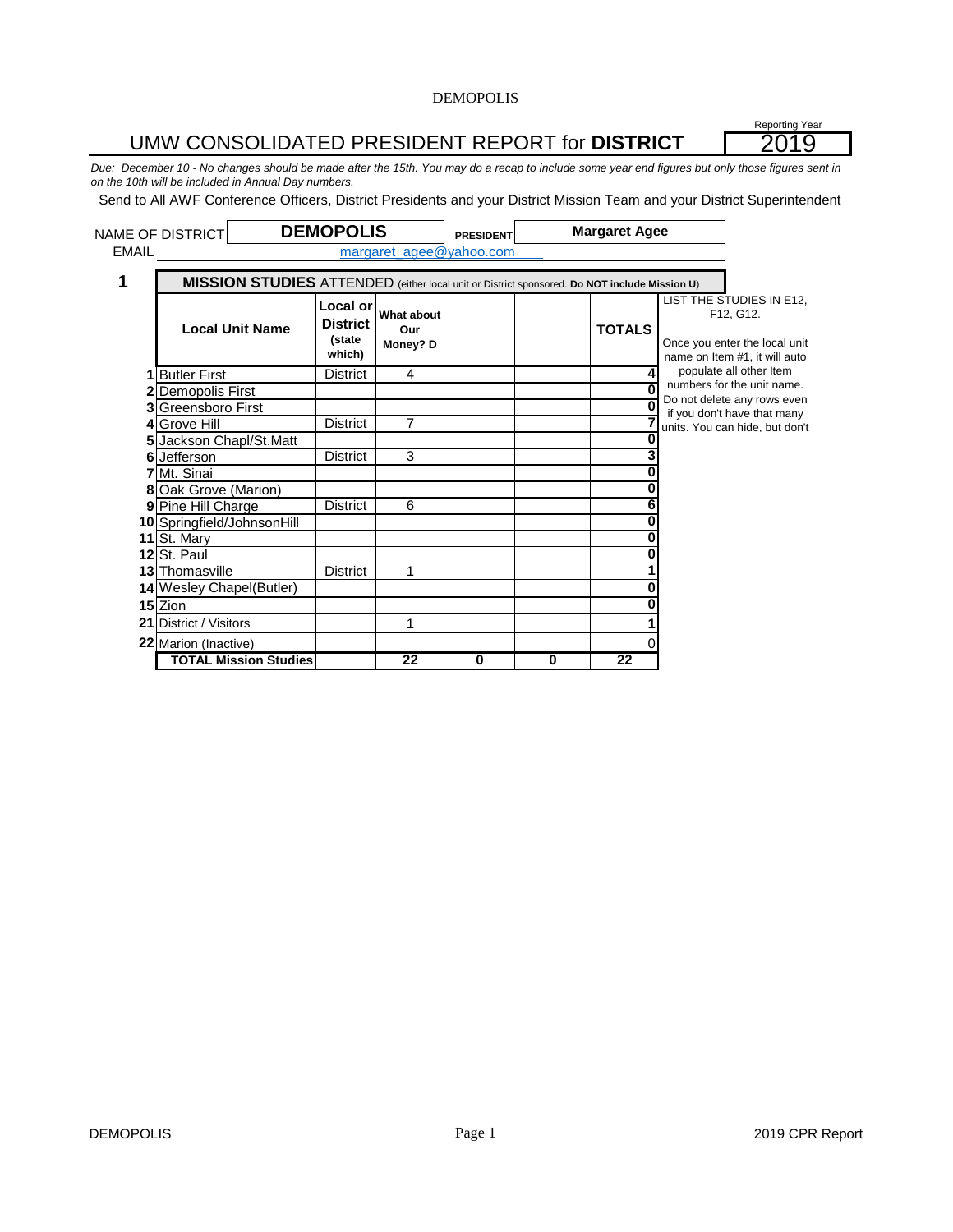| $\mathbf{2}$ | <b>MEMBERSHIP</b><br>Jan 1 to Nov 30 | <b>Member</b><br>s Jan 1 | <b>New</b>      | <b>Deceased</b><br>(negative) | <b>Lost Other</b><br><b>Reasons</b><br>(negative) | <b>Current</b><br><b>Nov 30</b> | 2019 | <b>DEMOPOLIS</b>                     |
|--------------|--------------------------------------|--------------------------|-----------------|-------------------------------|---------------------------------------------------|---------------------------------|------|--------------------------------------|
|              | 1 Butler First                       | 19                       | 1               |                               |                                                   | 20                              |      |                                      |
|              | 2 Demopolis First                    | 65                       | 3               |                               | $-3$                                              | 65                              |      |                                      |
|              | 3 Greensboro First                   | $\overline{37}$          |                 |                               |                                                   | $\overline{37}$                 |      | Use negative numbers on<br>Col F & G |
|              | 4 Grove Hill                         | 29                       | 2               | $-2$                          |                                                   | 29                              |      |                                      |
|              | 5 Jackson Chapl/St.Matt              | 26                       |                 |                               |                                                   | 26                              |      |                                      |
|              | 6 Jefferson                          | 13                       | 1               |                               |                                                   | 14                              |      |                                      |
|              | 7 Mt. Sinai                          | 6                        |                 |                               |                                                   | 6                               |      |                                      |
|              | 8 Oak Grove (Marion)                 | 11                       |                 |                               |                                                   | 11                              |      |                                      |
|              | 9 Pine Hill Charge                   | 19                       | 3               | $-1$                          | $-2$                                              | $\overline{19}$                 |      |                                      |
|              | 10 Springfield/JohnsonHill           | 15                       |                 |                               |                                                   | 15                              |      |                                      |
|              | 11 St. Mary                          | 10                       |                 |                               | $-1$                                              | 9                               |      |                                      |
|              | 12 St. Paul                          | $\overline{19}$          |                 | $-1$                          | $-7$                                              | 11                              |      |                                      |
|              | 13 Thomasville                       | $\overline{22}$          | 5               |                               |                                                   | 27                              |      |                                      |
|              | 14 Wesley Chapel(Butler)             | 12                       | 1               | $-1$                          |                                                   | 12                              |      |                                      |
|              | 15 Oak Grove (Marion)                | 23                       |                 |                               |                                                   | 23                              |      |                                      |
|              | 21 District / Visitors               |                          |                 |                               |                                                   | $\bf{0}$                        |      |                                      |
|              | <b>TOTAL MEMBERS</b>                 | 326                      | $\overline{16}$ | $-5$                          | $-13$                                             | 324                             |      |                                      |
| 3            | <b>MISSION TODAY UNIT</b>            |                          |                 |                               |                                                   |                                 |      |                                      |
|              | <b>Local Unit Name</b>               | <b>Bronze</b>            | <b>Silver</b>   | Gold                          | Participating                                     | <b>TOTALS</b>                   |      | Put in 1 or blank, not X or not      |
|              | 1 Butler First                       |                          |                 | 1                             |                                                   | 1                               |      | Yes                                  |
|              | 2 Demopolis First                    |                          | 1               |                               |                                                   | 1                               |      |                                      |
|              | 3 Greensboro First                   |                          |                 |                               |                                                   | 0                               |      |                                      |
|              | 4 Grove Hill                         | 1                        |                 |                               |                                                   |                                 |      |                                      |
|              | 5 Jackson Chapl/St.Matt              |                          |                 |                               |                                                   | 0                               |      |                                      |
|              | 6 Jefferson                          |                          |                 | 1                             |                                                   | 1                               |      |                                      |
|              | 7 Mt. Sinai                          |                          |                 |                               |                                                   | 0                               |      |                                      |
|              | 8 Oak Grove (Marion)                 |                          |                 |                               |                                                   | 0                               |      |                                      |
|              | 9 Pine Hill Charge                   |                          |                 | 1                             |                                                   | 1                               |      |                                      |
|              | 10 Springfield/JohnsonHill           |                          |                 |                               |                                                   | 0                               |      |                                      |
|              | 11 St. Mary                          |                          |                 |                               | 1                                                 | 1                               |      |                                      |
|              | 12 St. Paul                          |                          |                 |                               | 1                                                 | 1                               |      |                                      |
|              | 13 Thomasville                       |                          | 1               |                               |                                                   | 1                               |      |                                      |
|              | 14 Wesley Chapel(Butler)             |                          |                 |                               | 1                                                 | 1                               |      |                                      |
|              | 15 Oak Grove (Marion)                |                          |                 |                               |                                                   | 0                               |      |                                      |
|              | 21 District / Visitors               |                          |                 |                               |                                                   | 0                               |      |                                      |
|              | <b>TOTAL Mission Today</b>           | 1                        | 2               | 3                             | 3                                                 | 9                               |      |                                      |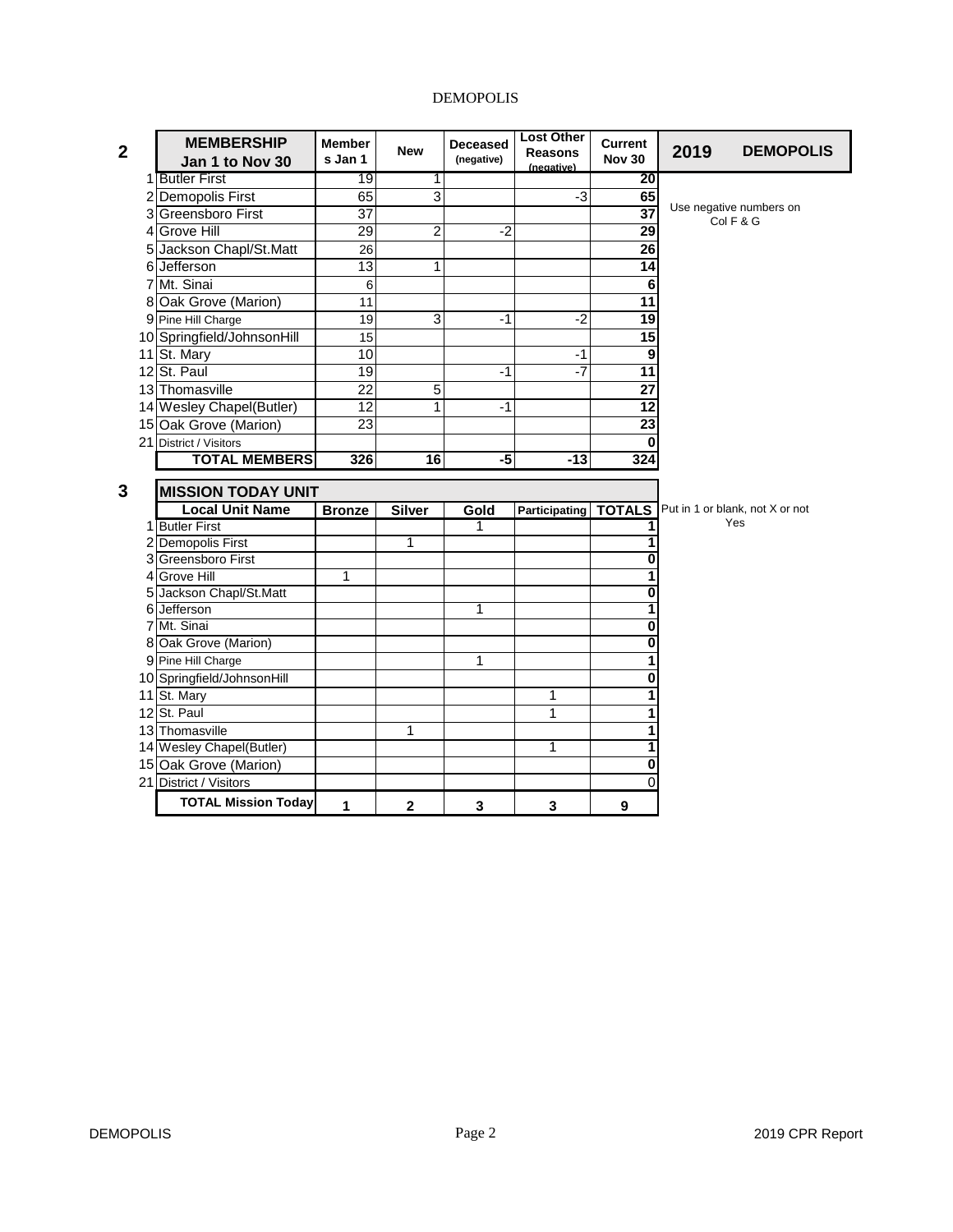|                              |                                                   |                                   |                 |                       | <b>5-CHANNELS</b>  |                          |                 | <b>TOTAL</b>    |                                                    |  |
|------------------------------|---------------------------------------------------|-----------------------------------|-----------------|-----------------------|--------------------|--------------------------|-----------------|-----------------|----------------------------------------------------|--|
|                              |                                                   | <b>LOCAL UNIT</b>                 | 5-STAR          |                       | (Pledge, Card, SMR | Supplemen                | Love            | <b>SENT TO</b>  | <b>DEMOPOLIS</b>                                   |  |
|                              |                                                   |                                   |                 |                       | pin, Memory, World | tary to Nat'l            | <b>Offering</b> | <b>CONFERE</b>  |                                                    |  |
|                              | 1 Butler First                                    |                                   | 1               |                       | 1,480              | 125.00                   | 397.00          | 2,002           |                                                    |  |
|                              | <b>Demopolis First</b>                            |                                   | 1               |                       | 3,774              | 385.00                   | 650.00          | 4,809           | Col D or E put in 1 if yes or                      |  |
|                              | 3 Greensboro First                                |                                   | 1               |                       | 1,500              | 200.00                   | 300.00          | 2,000           | leave blank.<br>$Col G = total$ unrestricted       |  |
|                              | 4 Grove Hill                                      |                                   |                 |                       | 606                | 207.00                   |                 | 813             | pledge paid to district                            |  |
|                              | 5 Jackson Chapl/St.Matt                           |                                   | 1<br>1          |                       | 60<br>296          | 5.00                     | 15.00           | 80              | Col $H = all other 5-star$                         |  |
| 61                           | Jefferson<br>7 Mt. Sinai                          |                                   |                 |                       |                    | 30.00                    | 124.00          | 450<br>$\bf{0}$ | money paid to district<br>Col I will automatically |  |
| 8                            | Oak Grove (Marion)                                |                                   |                 |                       |                    |                          |                 | 0               | calculate                                          |  |
| g                            | Pine Hill Charge                                  |                                   | 1               |                       | 3,748              | 310.00                   | 220.00          | 4,278           | Please confirm these                               |  |
|                              | 10 Springfield/JohnsonHill                        |                                   | 1               |                       | 100                | 20.00                    | 146.00          | 266             | numbers with District<br>Treasurer                 |  |
|                              | 11 St. Mary                                       |                                   | 1               |                       | 100                |                          |                 | 100             |                                                    |  |
|                              | 12 St. Paul                                       |                                   | 1               |                       | 60                 |                          |                 | 60              |                                                    |  |
|                              | 13 Thomasville                                    |                                   | 1               |                       | 1,408              | 350.00                   | 270.00          | 2,028           |                                                    |  |
|                              | 14 Wesley Chapel(Butler)                          |                                   | 1               |                       | 60                 |                          | 120.00          | 180             |                                                    |  |
|                              | 15 Oak Grove (Marion)                             |                                   |                 |                       |                    |                          |                 | 0               |                                                    |  |
|                              | 20 District / Visitors                            |                                   |                 |                       | 822                |                          |                 | 822             |                                                    |  |
|                              | 21 Marion (Inactive)                              |                                   |                 |                       | 317                | 61.00                    | 166.00          | 544             |                                                    |  |
|                              | 23 To match sent to Conference                    |                                   |                 |                       |                    |                          | 51.00           | 51              | the District Total                                 |  |
|                              |                                                   | <b>TOTAL 5-Star</b>               | 11              | \$                    | 14,331.00          | \$1,693.00               | \$2,459.00      | \$18,483.00     | Pledge as                                          |  |
|                              |                                                   |                                   |                 |                       |                    |                          |                 |                 | reported at last                                   |  |
|                              |                                                   |                                   |                 |                       |                    | <b>PLEDGE</b>            | $\sqrt{3}$      | 15,000.00       | Annual Day                                         |  |
|                              |                                                   |                                   |                 |                       |                    | <b>OVER/UNDER PLEDGE</b> | \$              | 669.00          | Difference in what<br>district pledged             |  |
|                              |                                                   |                                   | Other           | <b>District</b>       | Conference         | <b>Total</b>             |                 |                 | and actually paid                                  |  |
|                              | <b>Visitations</b>                                | <b>Local Unit</b>                 | <b>District</b> | <b>Meetings</b>       | <b>Meetings</b>    | <b>Mileage</b>           |                 |                 | (will auto                                         |  |
|                              |                                                   | 14                                |                 |                       |                    |                          |                 |                 | calculate)                                         |  |
|                              | 51                                                |                                   | 14              | 12                    | 11                 | 4,500                    |                 |                 |                                                    |  |
|                              |                                                   | <b>CHARTER FOR RACIAL JUSTICE</b> |                 |                       |                    |                          |                 |                 |                                                    |  |
|                              |                                                   | <b>LOCAL UNIT</b>                 |                 | First Time Reinstated | Returning          |                          |                 |                 |                                                    |  |
|                              | 1 Butler First                                    |                                   |                 |                       |                    |                          |                 |                 |                                                    |  |
|                              | <b>Demopolis First</b>                            |                                   |                 |                       | 1                  |                          |                 |                 |                                                    |  |
|                              | 3 Greensboro First                                |                                   |                 |                       |                    |                          |                 |                 |                                                    |  |
|                              | 4 Grove Hill                                      |                                   |                 |                       |                    |                          |                 |                 |                                                    |  |
|                              |                                                   |                                   |                 |                       |                    |                          |                 |                 |                                                    |  |
|                              | Jackson Chapl/St.Matt                             |                                   |                 |                       |                    |                          |                 |                 |                                                    |  |
|                              | Jefferson                                         |                                   |                 |                       | 1                  |                          |                 |                 |                                                    |  |
|                              | Mt. Sinai                                         |                                   |                 |                       |                    |                          |                 |                 |                                                    |  |
|                              | Oak Grove (Marion)                                |                                   |                 |                       |                    |                          |                 |                 |                                                    |  |
|                              | Pine Hill Charge                                  |                                   |                 |                       | 1                  |                          |                 |                 |                                                    |  |
|                              | 10 Springfield/JohnsonHill                        |                                   |                 |                       |                    |                          |                 |                 |                                                    |  |
|                              |                                                   |                                   |                 |                       |                    |                          |                 |                 |                                                    |  |
|                              | 11 St. Mary<br>12 St. Paul                        |                                   |                 |                       |                    |                          |                 |                 |                                                    |  |
|                              | 13 Thomasville                                    |                                   |                 |                       | 1                  |                          |                 |                 |                                                    |  |
|                              |                                                   |                                   |                 |                       |                    |                          |                 |                 |                                                    |  |
|                              | 14 Wesley Chapel(Butler)<br>15 Oak Grove (Marion) |                                   |                 |                       |                    |                          |                 |                 |                                                    |  |
|                              |                                                   |                                   |                 |                       |                    |                          |                 |                 |                                                    |  |
|                              | 160                                               |                                   |                 |                       |                    |                          |                 |                 |                                                    |  |
|                              | 170                                               |                                   |                 |                       |                    |                          |                 |                 |                                                    |  |
|                              | 180                                               |                                   |                 |                       |                    |                          |                 |                 |                                                    |  |
|                              | 190                                               |                                   |                 |                       |                    |                          |                 |                 |                                                    |  |
|                              | 20 District / Visitors                            |                                   |                 |                       |                    |                          |                 |                 |                                                    |  |
|                              | 21 Marion (Inactive)<br>l <sub>0</sub>            |                                   |                 |                       |                    |                          |                 |                 |                                                    |  |
| 5<br>6<br>7<br>9<br>22<br>23 |                                                   |                                   |                 |                       |                    | <b>TOTAL</b>             |                 |                 |                                                    |  |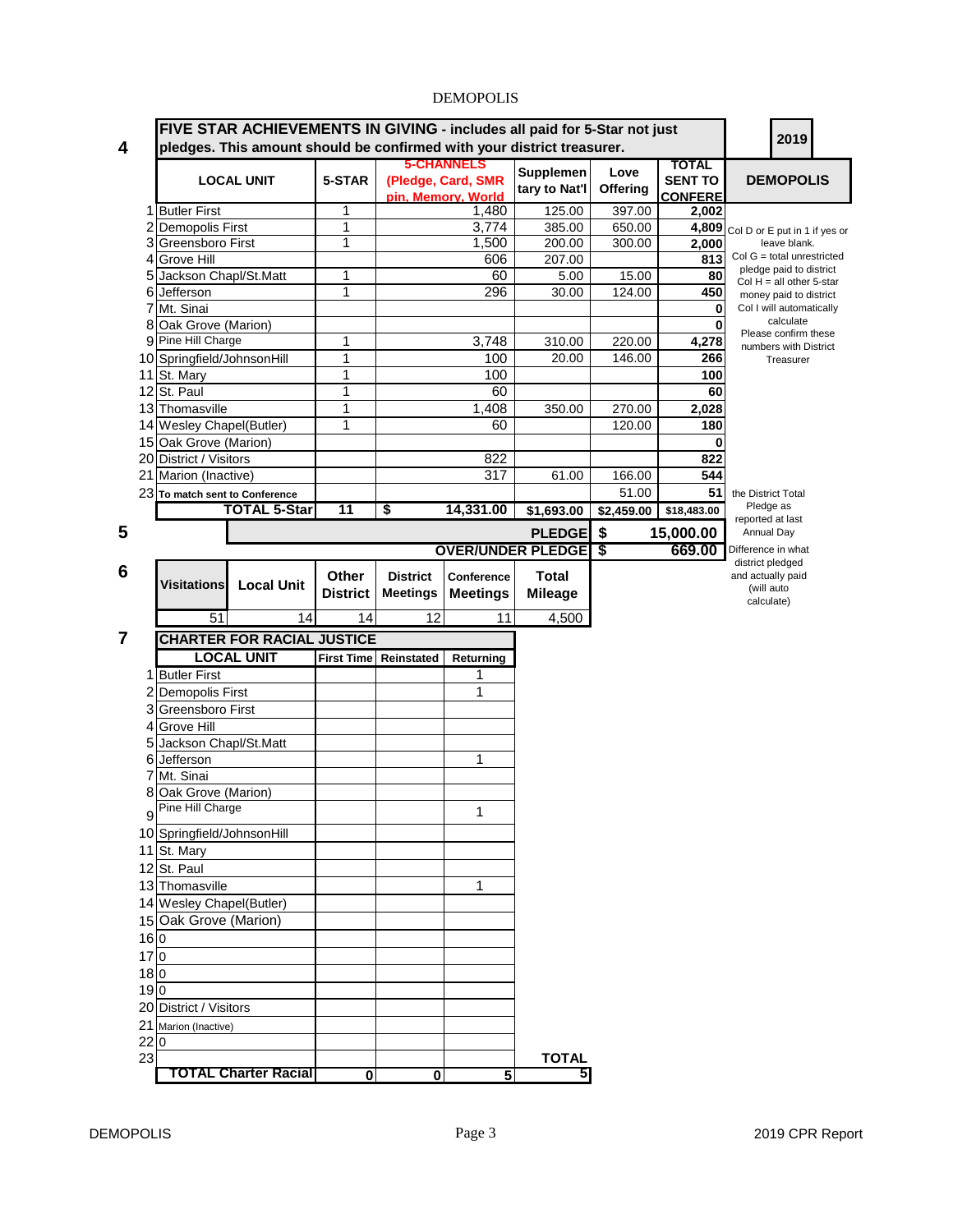|  | r. |
|--|----|
|  |    |
|  |    |
|  |    |

| 8 | <b>READING PROGRAM</b>     |            |     | <b>PLAN</b>  |             |       | <b>TOTAL</b> | 2019                    |
|---|----------------------------|------------|-----|--------------|-------------|-------|--------------|-------------------------|
|   | <b>LOCAL UNIT</b>          | <b>ONE</b> | TWO | <b>THREE</b> | <b>FOUR</b> | PART. |              | <b>DEMOPOLIS</b>        |
|   | <b>Butler First</b>        |            | 2   | 2            |             |       |              | enter the actual number |
|   | 2 Demopolis First          |            |     |              |             |       |              | per plan per unit       |
|   | 3 Greensboro First         |            |     |              |             |       |              |                         |
|   | 4 Grove Hill               |            |     |              |             |       |              |                         |
|   | 5 Jackson Chapl/St.Matt    |            |     |              |             |       |              |                         |
|   | 6 Jefferson                |            | 2   |              |             |       |              |                         |
|   | 7 Mt. Sinai                |            |     |              |             |       |              |                         |
|   | 8 Oak Grove (Marion)       |            |     |              |             |       |              |                         |
|   | 9 Pine Hill Charge         | 2          | 2   |              |             |       |              |                         |
|   | 10 Springfield/JohnsonHill |            |     |              |             |       |              |                         |
|   | 11 St. Mary                |            |     |              |             | 3     | 3            |                         |
|   | 12 St. Paul                |            |     |              |             |       |              |                         |
|   | 13 Thomasville             |            |     |              |             |       |              |                         |
|   | 14 Wesley Chapel(Butler)   |            |     |              |             | 5     |              |                         |
|   | 15 Oak Grove (Marion)      |            |     |              |             |       |              |                         |
|   | <b>TOTAL Reading Prg</b>   | 3          | 6   | $\mathbf 2$  | 0           | 8     | 19           |                         |

## **9**

### **ATTENDANCE - Conference attendance will be gotten from the Conference Registrar**

| <b>LOCAL UNIT</b>          | <b>SWAT</b><br><b>TEAM</b><br><b>Training</b> | <b>District</b><br>Day Apart | <b>District</b><br>Annual<br>Day | <b>District</b><br><b>Mission</b><br><b>Study (From</b><br>Ahove) | Conf.<br><b>Spiritual</b><br>Enrich | Conf. Annual Mission<br>Day | u   | $\frac{9}{6}$<br><b>District</b> | $\%$<br>Confer |
|----------------------------|-----------------------------------------------|------------------------------|----------------------------------|-------------------------------------------------------------------|-------------------------------------|-----------------------------|-----|----------------------------------|----------------|
| <b>Butler First</b>        | 2                                             | 11                           | 3                                | 4                                                                 | 2                                   | 3                           | 1   | 100.0%                           | 30.0%          |
| 2 Demopolis First          | 2                                             | 4                            |                                  |                                                                   |                                     | 10                          |     | 15.4%                            | 15.4%          |
| 3 Greensboro First         |                                               |                              | 1                                |                                                                   |                                     |                             |     | 5.4%                             | 2.7%           |
| 4 Grove Hill               |                                               |                              |                                  | 7                                                                 |                                     |                             |     | 24.1%                            | 0.0%           |
| 5 Jackson Chapl/St.Matt    |                                               |                              |                                  |                                                                   |                                     |                             |     | 0.0%                             | 0.0%           |
| 6 Jefferson                |                                               | 3                            | $\overline{2}$                   | 3                                                                 |                                     | 8                           |     | 57.1%                            | 57.1%          |
| 7 Mt. Sinai                |                                               |                              | 1                                |                                                                   |                                     |                             |     | 16.7%                            | 0.0%           |
| 8 Oak Grove (Marion)       |                                               |                              |                                  |                                                                   |                                     |                             |     | 0.0%                             | 0.0%           |
| 9 Pine Hill Charge         | 4                                             | 3                            | 5                                | 6                                                                 | 5                                   | 9                           |     | 94.7%                            | 73.7%          |
| 10 Springfield/JohnsonHill |                                               |                              |                                  |                                                                   |                                     |                             |     | 6.7%                             | 0.0%           |
| 11 St. Mary                | $\overline{c}$                                | $\overline{2}$               | 3                                |                                                                   |                                     | 5                           |     | 77.8%                            | 55.6%          |
| 12 St. Paul                | 2                                             |                              | 9                                |                                                                   |                                     |                             |     | 100.0%                           | 9.1%           |
| 13 Thomasville             |                                               |                              | 1                                | ٠                                                                 |                                     | 3                           |     | 11.1%                            | 11.1%          |
| 14 Wesley Chapel(Butler)   | $\overline{2}$                                | 3                            | 4                                |                                                                   |                                     | 6                           |     | 75.0%                            | 50.0%          |
| 15 Oak Grove (Marion)      |                                               |                              |                                  |                                                                   |                                     |                             |     | 0.0%                             | 0.0%           |
| 20 District / Visitors     |                                               |                              |                                  |                                                                   |                                     |                             |     | 0.0%                             | 0.0%           |
| 21 Marion (Inactive)       |                                               |                              |                                  |                                                                   |                                     |                             |     | 0.0%                             | 0.0%           |
| 23 Conference              |                                               |                              |                                  |                                                                   |                                     |                             |     | 0.0%                             | 0.0%           |
| Other                      |                                               |                              |                                  |                                                                   |                                     |                             |     | 0.0%                             | 0.0%           |
| <b>TOTALS Attendance</b>   | 16                                            | 27                           | 34                               | 22                                                                | 7                                   | 47                          | 1   | 30.6%                            | 17.0%          |
|                            |                                               |                              |                                  | <b>Totals</b>                                                     | 99                                  | 55                          | 154 |                                  |                |
|                            |                                               |                              |                                  |                                                                   |                                     |                             |     |                                  |                |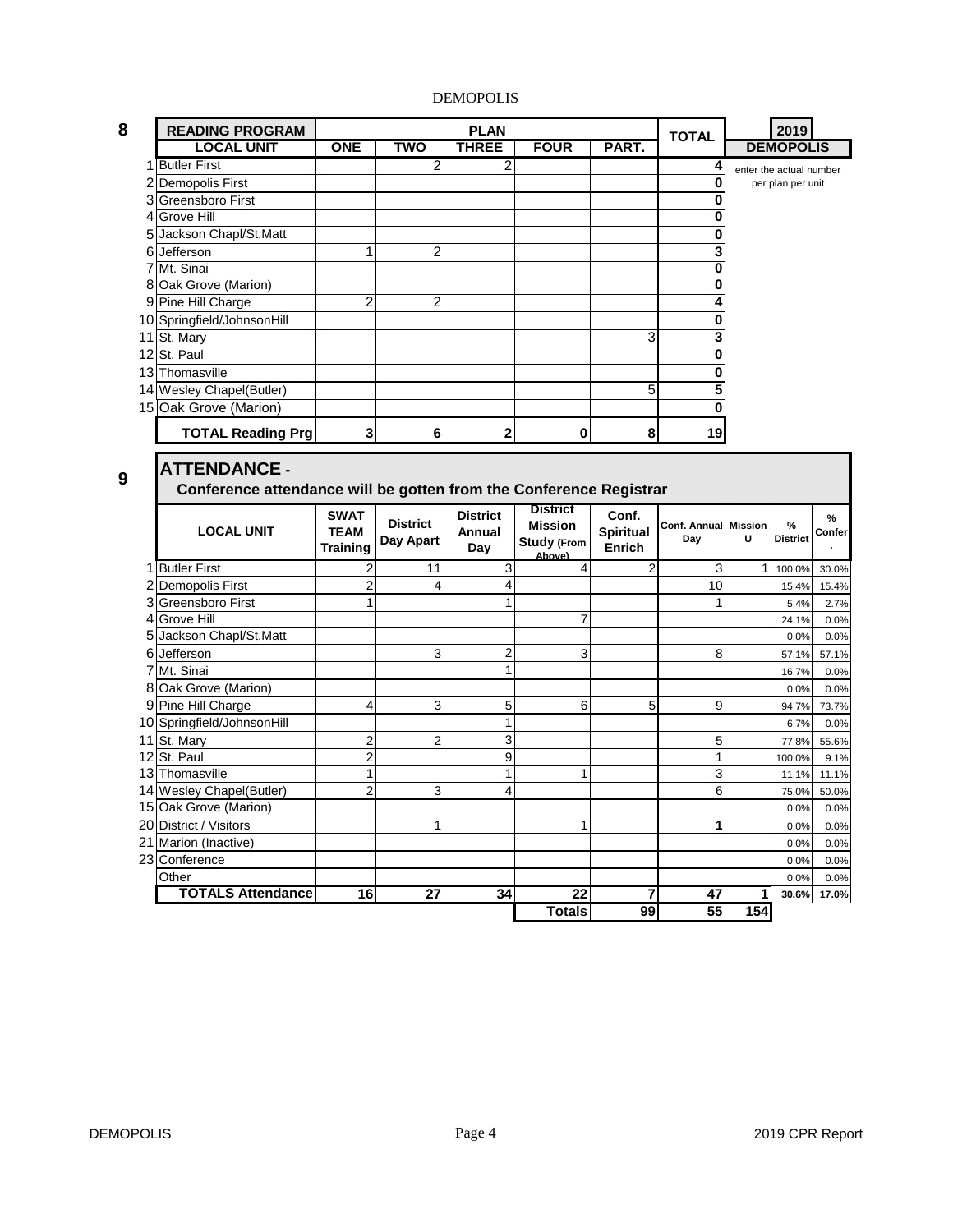l,

|    | for READING PROGRAM Certificates |                          | <b>READING</b> |
|----|----------------------------------|--------------------------|----------------|
|    | <b>NAME of Individual</b>        | <b>Local Unit</b>        | <b>PLAN</b>    |
|    | Ann Gay                          | <b>Butler First</b>      | 3              |
| 21 | Pat Nipp                         | <b>Butler First</b>      | $\overline{2}$ |
|    | 3 Linda Sims                     | <b>Butler First</b>      | 3              |
|    | 4Lou Webb                        | <b>Butler First</b>      | $\overline{2}$ |
|    | 5 Margaret Agee                  | Pine Hill Charge         | 1              |
|    | 6 Anne Capps                     | Pine Hill Charge         | 1              |
|    | Jean Creswell                    | Pine Hill Charge         | $\overline{2}$ |
|    | 8 Bobbie Samac                   | Pine Hill Charge         | $\overline{2}$ |
|    | 9 Rosa Williams                  | St. Mary                 | P              |
|    | 10 Bonnie Gates                  | St. Mary                 | P              |
|    | 11 Suzette Williams              | St. Mary                 | P              |
|    | 12 Mary Nicholson                | Wesley Chapel/But        | P              |
|    | 13 Josephine Glover              | Wesley Chapel/But        | P              |
|    | 14 Linda Jackson                 | Wesley Chapel/But        | P              |
|    | 15 Alicia G. Horn                | Wesley Chapel/But        | P              |
|    | 16 Pinkie Kennedy                | <b>Wesley Chapel/But</b> | P              |
|    | 17 Pam Baker                     | Jefferson                | $\overline{2}$ |
|    | 18 Kathy Patterson               | Jefferson                | $\overline{2}$ |
|    | 19 Hattie Morgan                 | Jefferson                | 1              |
|    | <b>TOTAL</b>                     |                          | 19             |